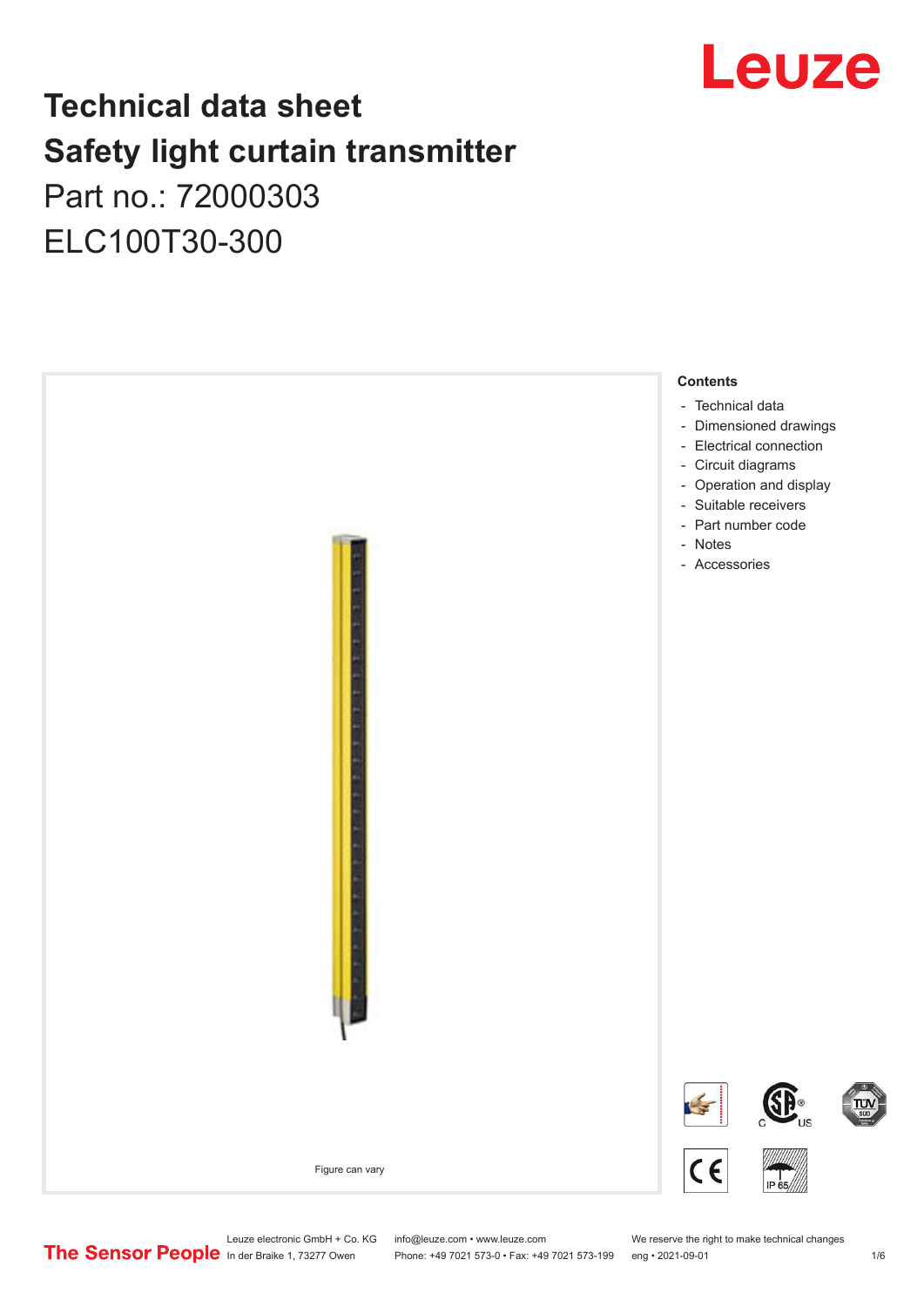## <span id="page-1-0"></span>**Technical data**

### **Basic data**

| <b>Series</b> | <b>ELC100</b>    |
|---------------|------------------|
| Device type   | Transmitter      |
| Contains      | 2x sliding block |
| Application   | Hand protection  |

### **Characteristic parameters**

| Type                        | 4. IEC/EN 61496          |
|-----------------------------|--------------------------|
| <b>SIL</b>                  | 3, IEC 61508             |
| <b>SILCL</b>                | 3. IEC/EN 62061          |
| Mission time T <sub>M</sub> | 20 years, EN ISO 13849-1 |
|                             |                          |

### **Protective field data**

| Resolution              | 30 mm  |
|-------------------------|--------|
| Protective field height | 300 mm |
| <b>Operating range</b>  | 0.56m  |

### **Optical data**

| Synchronization                 | Optical between transmitter and receiver     |
|---------------------------------|----------------------------------------------|
| Light source                    | LED, Infrared                                |
| Wavelength                      | 940 nm                                       |
| <b>Transmitted-signal shape</b> | Pulsed                                       |
| LED risk group                  | Exempt group (in acc. with EN<br>62471:2008) |

### **Electrical data**

**load, max.**

| <b>Protective circuit</b> |                                              | Overvoltage protection  |
|---------------------------|----------------------------------------------|-------------------------|
|                           |                                              | Short circuit protected |
|                           |                                              |                         |
|                           | Performance data                             |                         |
|                           | Supply voltage U <sub>B</sub>                | 24 V, DC, -20  20 %     |
|                           | Current consumption, max.                    | 50 mA                   |
|                           |                                              |                         |
|                           | <b>Connection</b>                            |                         |
|                           | Number of connections                        | 1 Piece(s)              |
|                           |                                              |                         |
|                           | <b>Connection 1</b>                          |                         |
|                           | <b>Function</b>                              | Machine interface       |
|                           | <b>Type of connection</b>                    | Connector               |
|                           | <b>Thread size</b>                           | M <sub>12</sub>         |
|                           | <b>Material</b>                              | Metal                   |
|                           | No. of pins                                  | 4-pin                   |
|                           |                                              |                         |
|                           | <b>Cable properties</b>                      |                         |
|                           | Permissible conductor cross<br>section, typ. | $0.25$ mm <sup>2</sup>  |
|                           | Length of connection cable, max.             | 15 <sub>m</sub>         |
|                           | Permissible cable resistance to              | $20 \Omega$             |

### **Mechanical data**

| Dimension (W x H x L)                                              | 34.7 mm x 315 mm x 35.4 mm                         |
|--------------------------------------------------------------------|----------------------------------------------------|
| <b>Housing material</b>                                            | Metal                                              |
| <b>Metal housing</b>                                               | Aluminum                                           |
| Lens cover material                                                | Plastic / PMMA                                     |
| <b>Material of end caps</b>                                        | Diecast zinc                                       |
| Net weight                                                         | 510q                                               |
| <b>Housing color</b>                                               | Yellow, RAL 1021                                   |
| <b>Type of fastening</b>                                           | Groove mounting                                    |
|                                                                    | Mounting bracket                                   |
|                                                                    |                                                    |
| <b>Operation and display</b>                                       |                                                    |
| Type of display                                                    | LED                                                |
| <b>Number of LEDs</b>                                              | 2 Piece(s)                                         |
| <b>Environmental data</b>                                          |                                                    |
|                                                                    | 055 °C                                             |
| Ambient temperature, operation                                     | $-30$ 70 °C                                        |
| Ambient temperature, storage<br>Relative humidity (non-condensing) | 095%                                               |
|                                                                    |                                                    |
|                                                                    |                                                    |
| <b>Certifications</b>                                              |                                                    |
| Degree of protection                                               | IP 65                                              |
| <b>Protection class</b>                                            | III                                                |
| <b>Certifications</b>                                              | c CSA US                                           |
|                                                                    | TÜV Süd                                            |
| <b>Vibration resistance</b>                                        | $50 \text{ m/s}^2$                                 |
| Shock resistance, continuous shock                                 | 15 g, 6 ms IEC 60068-2-27                          |
| Shock resistance, single shock                                     | 40 m/s <sup>2</sup> , 100,000 on each spatial axis |
| <b>US patents</b>                                                  | US 6,418,546 B                                     |
|                                                                    |                                                    |
| <b>Classification</b>                                              |                                                    |
| <b>Customs tariff number</b>                                       | 85365019                                           |
| eCl@ss 5.1.4                                                       | 27272704                                           |
| eCl@ss 8.0                                                         | 27272704                                           |
| eCl@ss 9.0                                                         | 27272704                                           |
| eCl@ss 10.0                                                        | 27272704                                           |
| eCl@ss 11.0                                                        | 27272704                                           |
| <b>ETIM 5.0</b>                                                    | EC002549                                           |
| <b>ETIM 6.0</b>                                                    | EC002549                                           |

# Leuze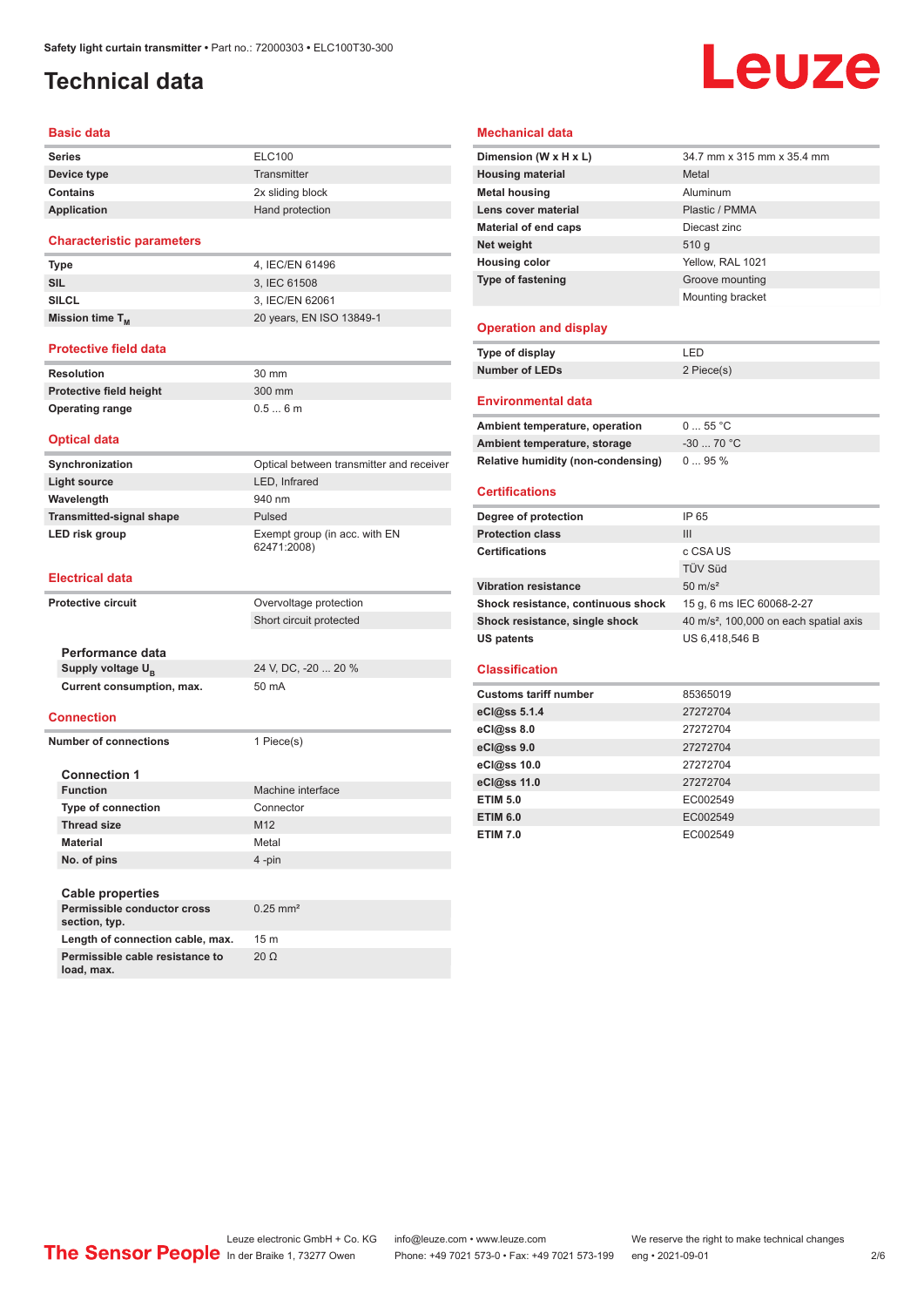## <span id="page-2-0"></span>**Dimensioned drawings**

All dimensions in millimeters



## 17.4 तं ।<br>वं

## **Electrical connection**

**Connection 1**

| <b>Function</b>           | Machine interface |
|---------------------------|-------------------|
| <b>Type of connection</b> | Connector         |
| <b>Thread size</b>        | M12               |
| <b>Type</b>               | Male              |
| <b>Material</b>           | Metal             |
| No. of pins               | $4 - pin$         |

### **Pin Pin assignment Conductor Conductor Color**

| $+24V$ | <b>Brown</b> |
|--------|--------------|
| n.c.   | White        |
| 0 V    | <b>Blue</b>  |
| n.c.   | <b>Black</b> |

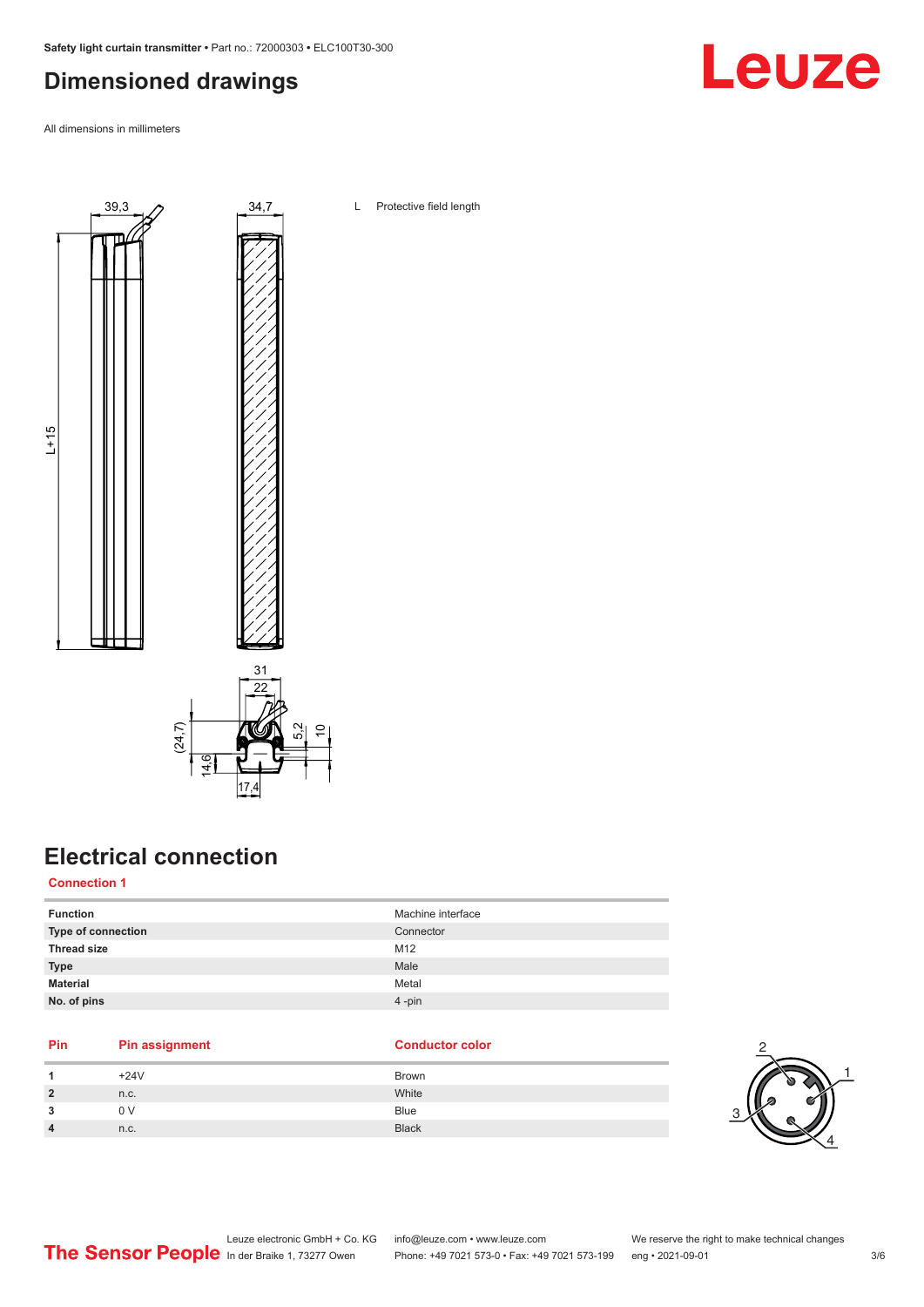### <span id="page-3-0"></span>**Circuit diagrams**

## Leuze

### Connection diagram transmitter



### **Operation and display**

| <b>LED</b>     | <b>Display</b>                                                  | <b>Meaning</b>      |
|----------------|-----------------------------------------------------------------|---------------------|
|                | Red, flashing                                                   | Error               |
|                | Flash sequence 2x ON/OFF (250 ms), followed by a pause (750 ms) | Connection error    |
|                | Red, flashing, 10 Hz                                            | Device error        |
| $\overline{2}$ | Off                                                             | Device switched off |
|                | On                                                              | Device switched on  |

### **Suitable receivers**

| Part no. | <b>Designation</b> | <b>Article</b>                   | <b>Description</b>                                                                                                         |
|----------|--------------------|----------------------------------|----------------------------------------------------------------------------------------------------------------------------|
| 72001303 | ELC110R30-300      | Safety light curtain<br>receiver | Resolution: 30 mm<br>Protective field height: 300 mm<br>Response time: 5.6 ms<br>Connection: Connector, M12, Metal, 4 -pin |

### **Part number code**

| Part designation: ELC1yyzaa-hhhh |                                                     |  |  |
|----------------------------------|-----------------------------------------------------|--|--|
| <b>ELC</b>                       | <b>Safety light curtain</b>                         |  |  |
| x                                | 1: ELC100                                           |  |  |
| yy                               | 00: transmitter<br>10: receiver - automatic restart |  |  |
| z                                | Device type<br>T: transmitter<br>R: receiver        |  |  |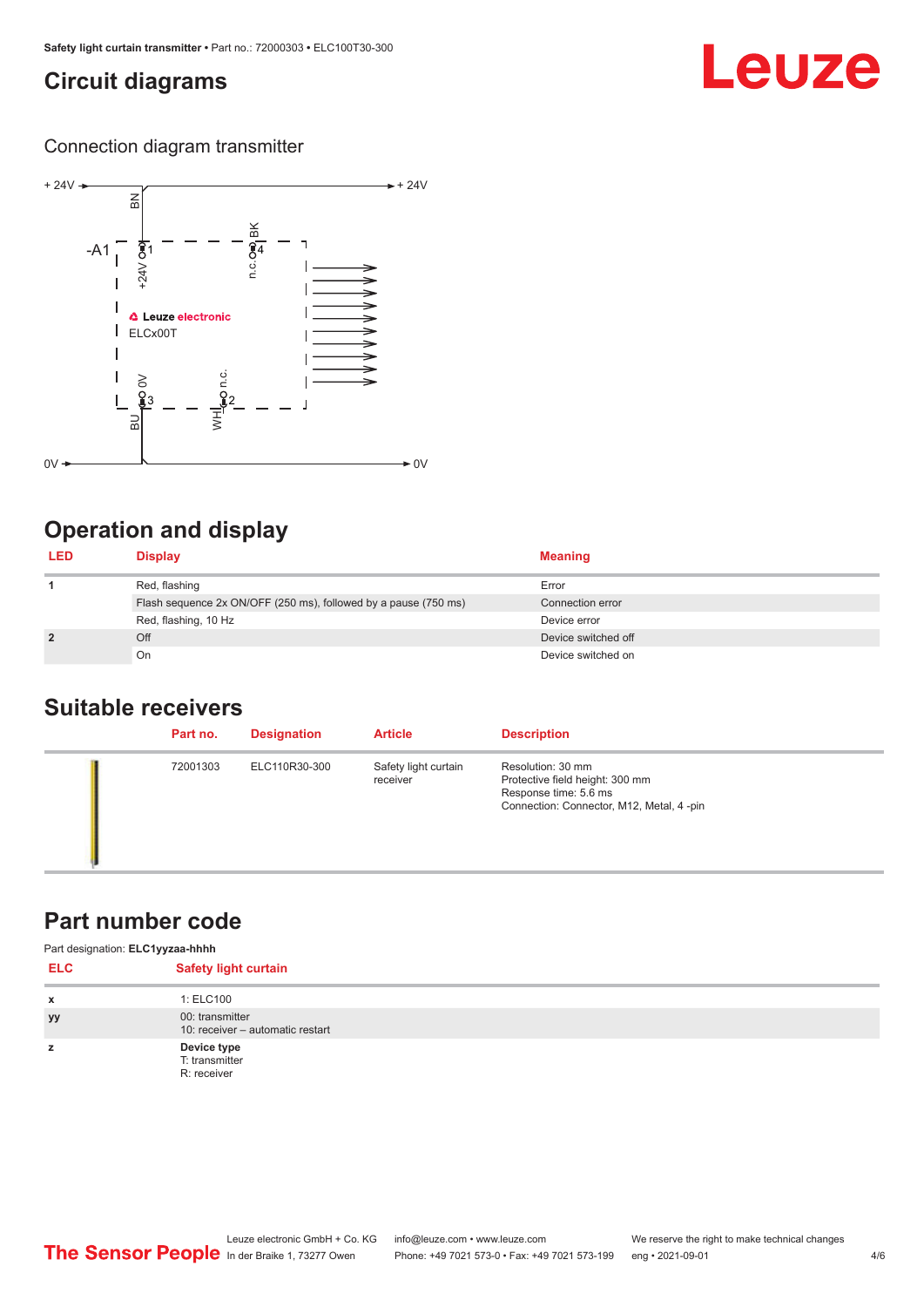### <span id="page-4-0"></span>**Part number code**

| <b>ELC</b> | <b>Safety light curtain</b>                                                                     |
|------------|-------------------------------------------------------------------------------------------------|
| a          | <b>Resolution</b><br>$17:17 \, \text{mm}$<br>30:30 mm                                           |
| hhhh       | Protective field height<br>300  1500: from 300 mm to 1500 mm                                    |
|            | <b>Note</b>                                                                                     |
|            | $\&$ A list with all available device types can be found on the Leuze website at www.leuze.com. |

### **Notes**

| Observe intended use!                                                                                                                     |
|-------------------------------------------------------------------------------------------------------------------------------------------|
| $\%$ The product may only be put into operation by competent persons.<br>$\phi$ Only use the product in accordance with its intended use. |

### **Accessories**

## Connection technology - Connection cables

|        |   | Part no. | <b>Designation</b> | <b>Article</b>   | <b>Description</b>                                                                                                                                          |
|--------|---|----------|--------------------|------------------|-------------------------------------------------------------------------------------------------------------------------------------------------------------|
| ▌<br>Ę | W | 50133860 | KD S-M12-5A-P1-050 | Connection cable | Connection 1: Connector, M12, Axial, Female, A-coded, 5-pin<br>Connection 2: Open end<br>Shielded: Yes<br>Cable length: 5,000 mm<br>Sheathing material: PUR |

## Mounting technology - Swivel mounts

| Part no. | <b>Designation</b> | <b>Article</b>       | <b>Description</b>                                                                                                                                                                                                                             |
|----------|--------------------|----------------------|------------------------------------------------------------------------------------------------------------------------------------------------------------------------------------------------------------------------------------------------|
| 424432   | BT-2SB05           | Mounting bracket set | Design of mounting device: Mounting clamp<br>Fastening, at system: Through-hole mounting<br>Mounting bracket, at device: Clampable, On the lateral C-groove<br>Type of mounting device: Turning, 8°<br>Swivel range: -8  8°<br>Material: Metal |

Leuze